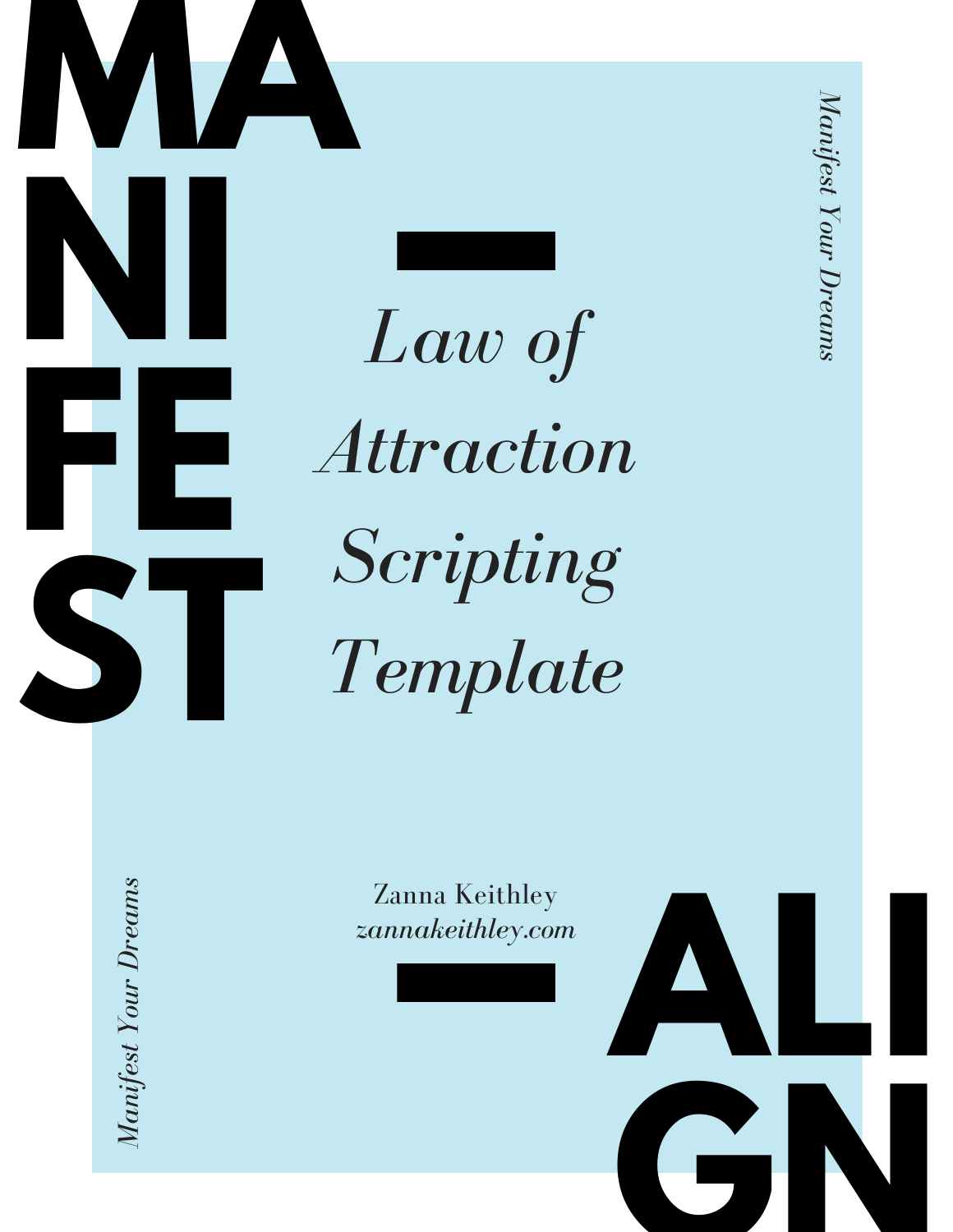#### Copyright © 2021 Zanna Keithley

All rights reserved. The enclosed pages are for personal use only. You may not alter them or redistribute them for monetary gain without written consent from the author, Zanna Keithley. You are welcome to print a copy of this digital booklet for your personal use.

You are welcome to share on social media or your personal blog. I just ask that you please link back to zannakeithley.com and/or tag me on social media. Thank you!

For permissions, please contact: zannakeithley@gmail.com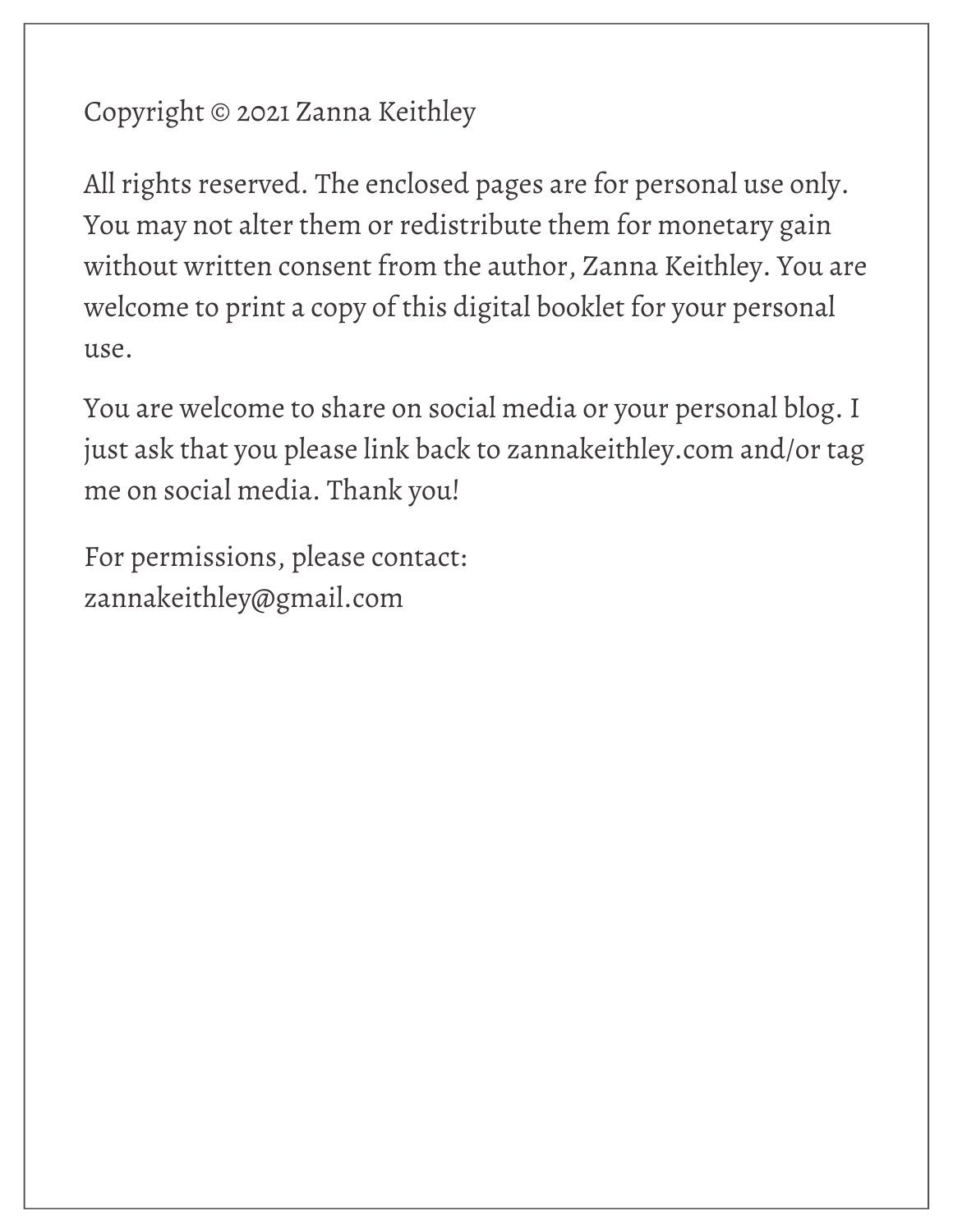# Scripting Ideas

#### List your scripting ideas below, then check them off when you're done!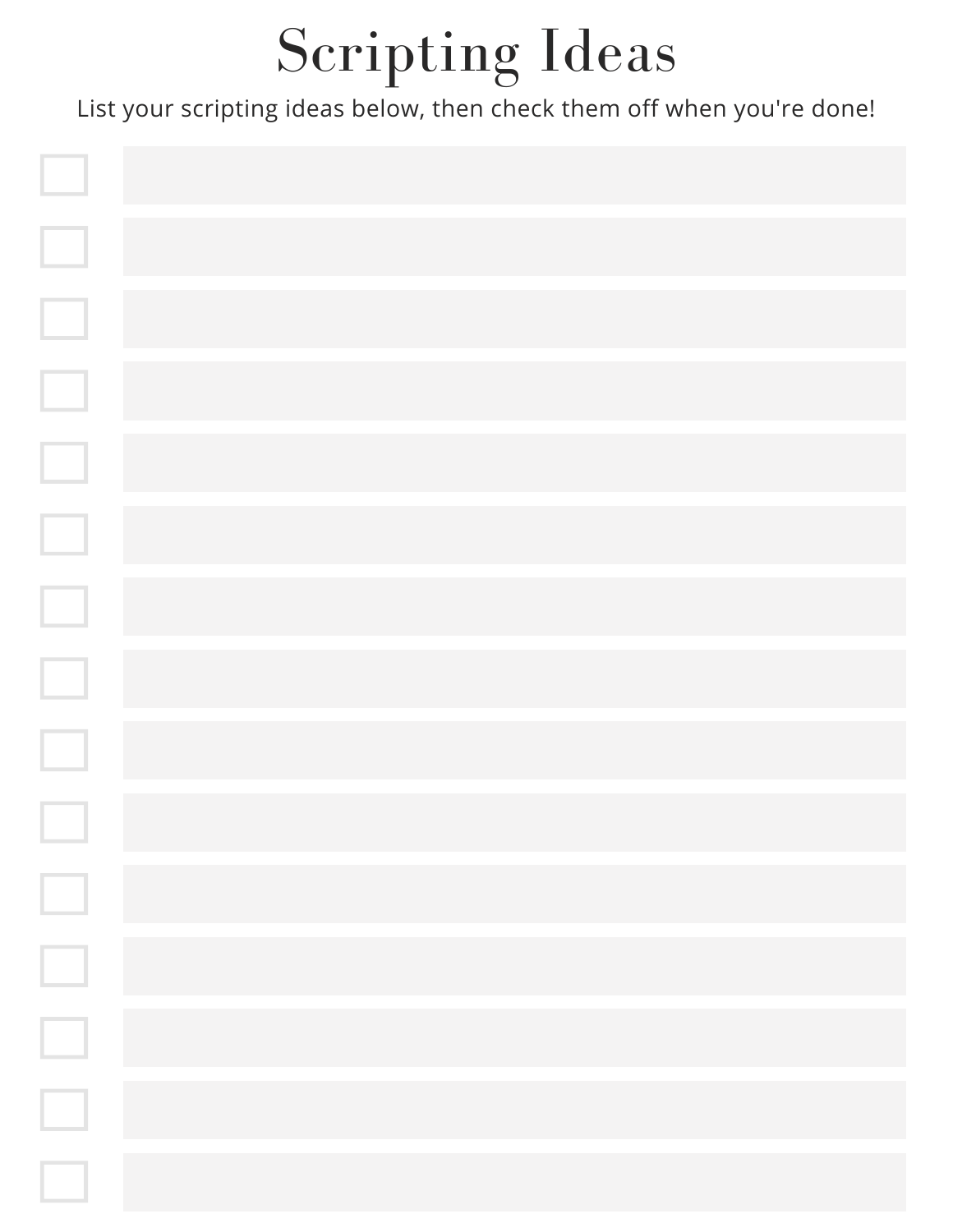Where are you? What do you see? Describe the details of this experience using all of your senses.

How do you feel in this moment? Are your cells lighting up in joy and love? Has a feeling of calm blanketed over your being? Describe all of the positive feelings flowing through you.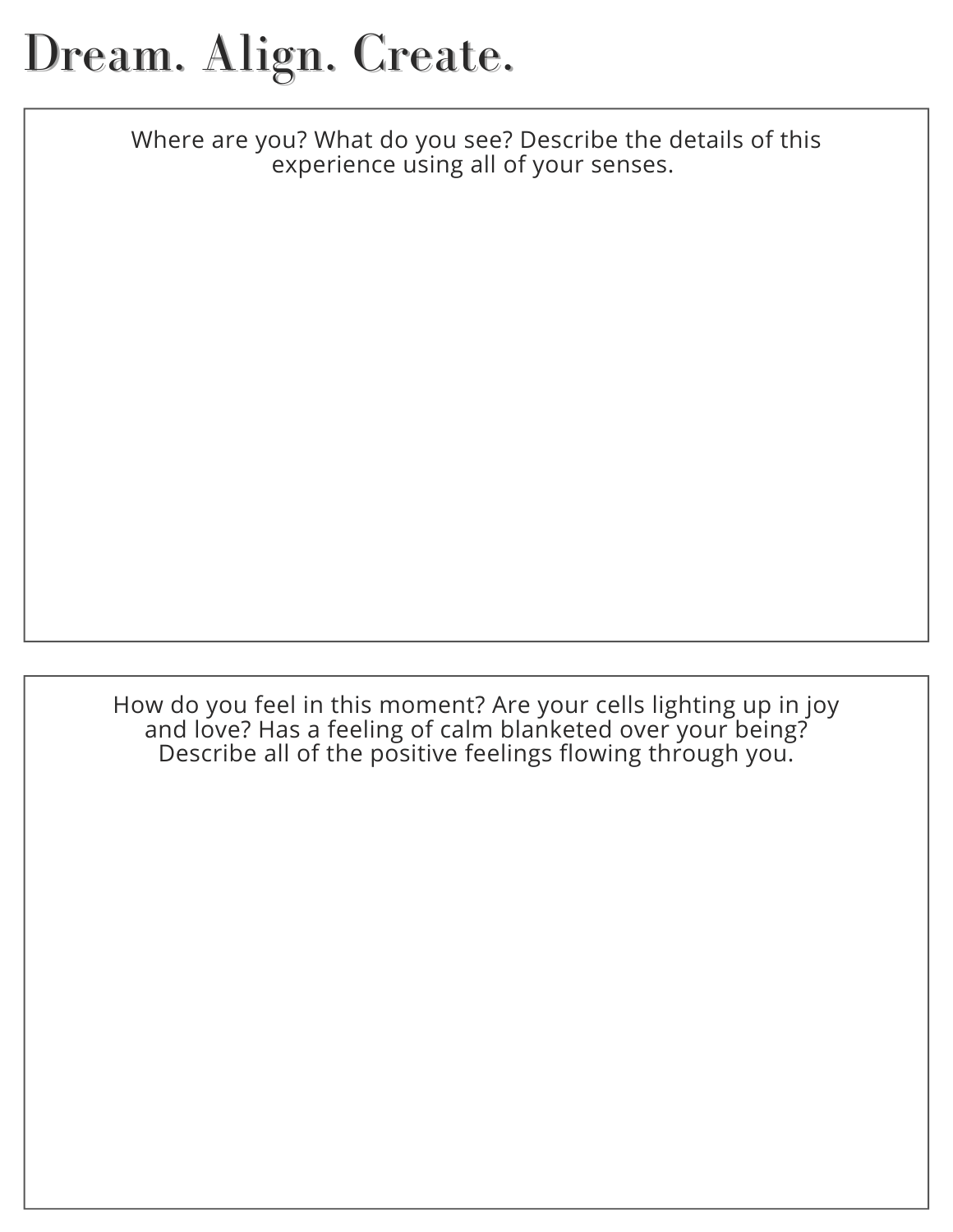Express sincere gratitude.

How has receiving what you asked for transformed your life for the better? What miracles continue to unfold for you?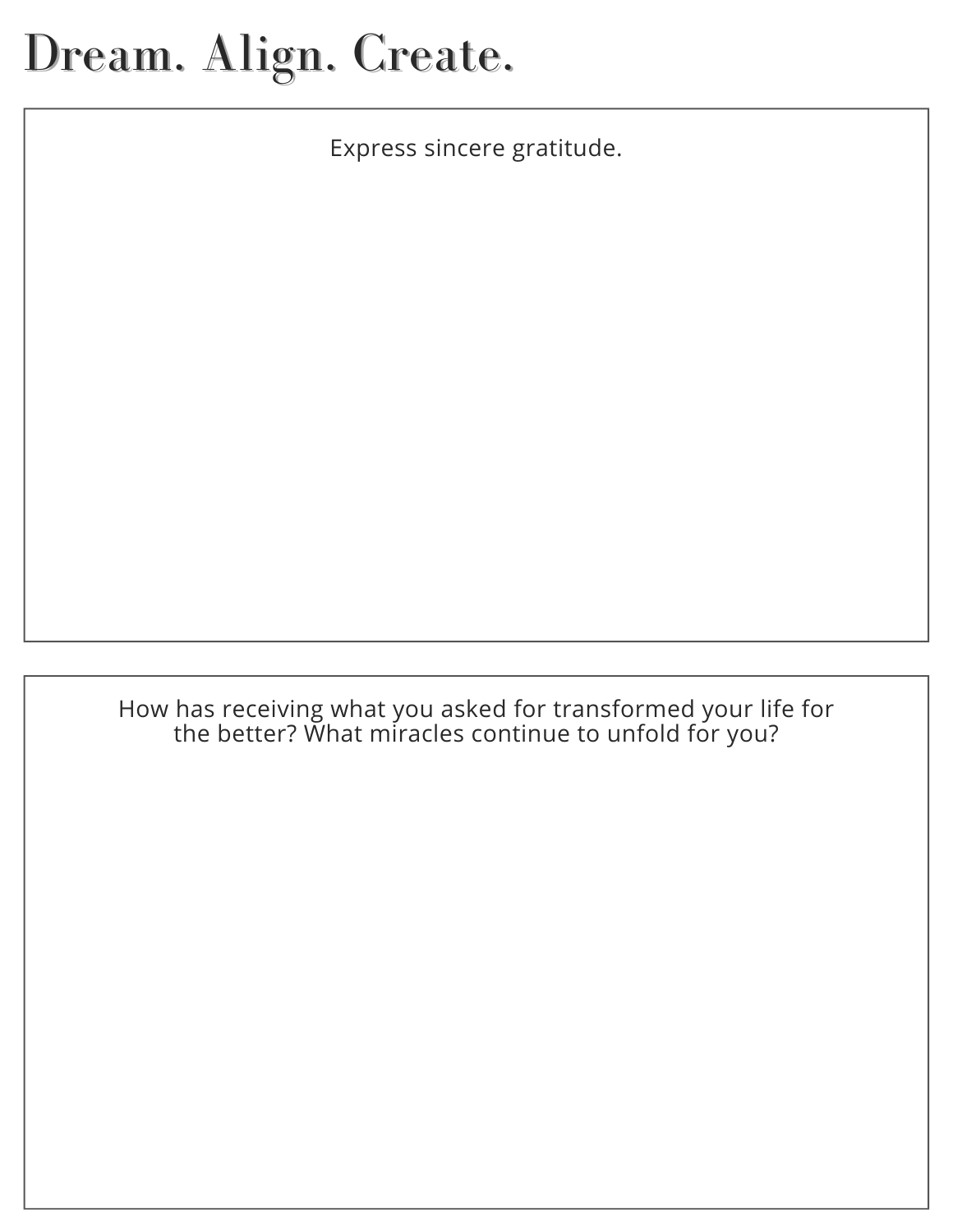How has receiving what you asked for profoundly impacted the lives of others? How is this raising the vibration of the planet?

Describe in detail how the more you give, the more you receive. *(And vice versa.)*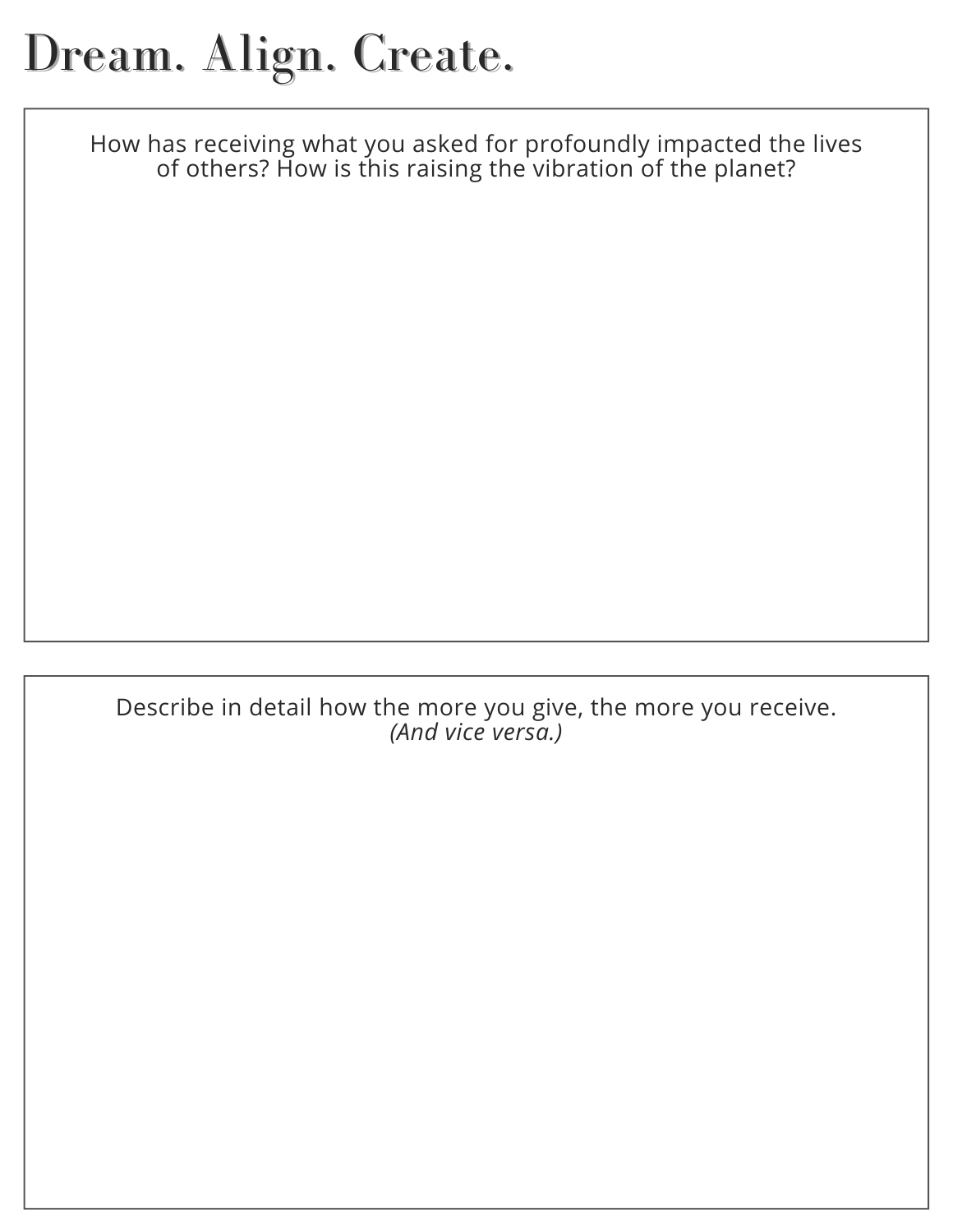How do you feel when you think about all the beautiful abundance that will continue to unfold for you in the future? Express excitement, enthusiasm, confidence, joy, and appreciation.

End your script with more appreciation and excitement. What message do you want to communicate to the Universe?